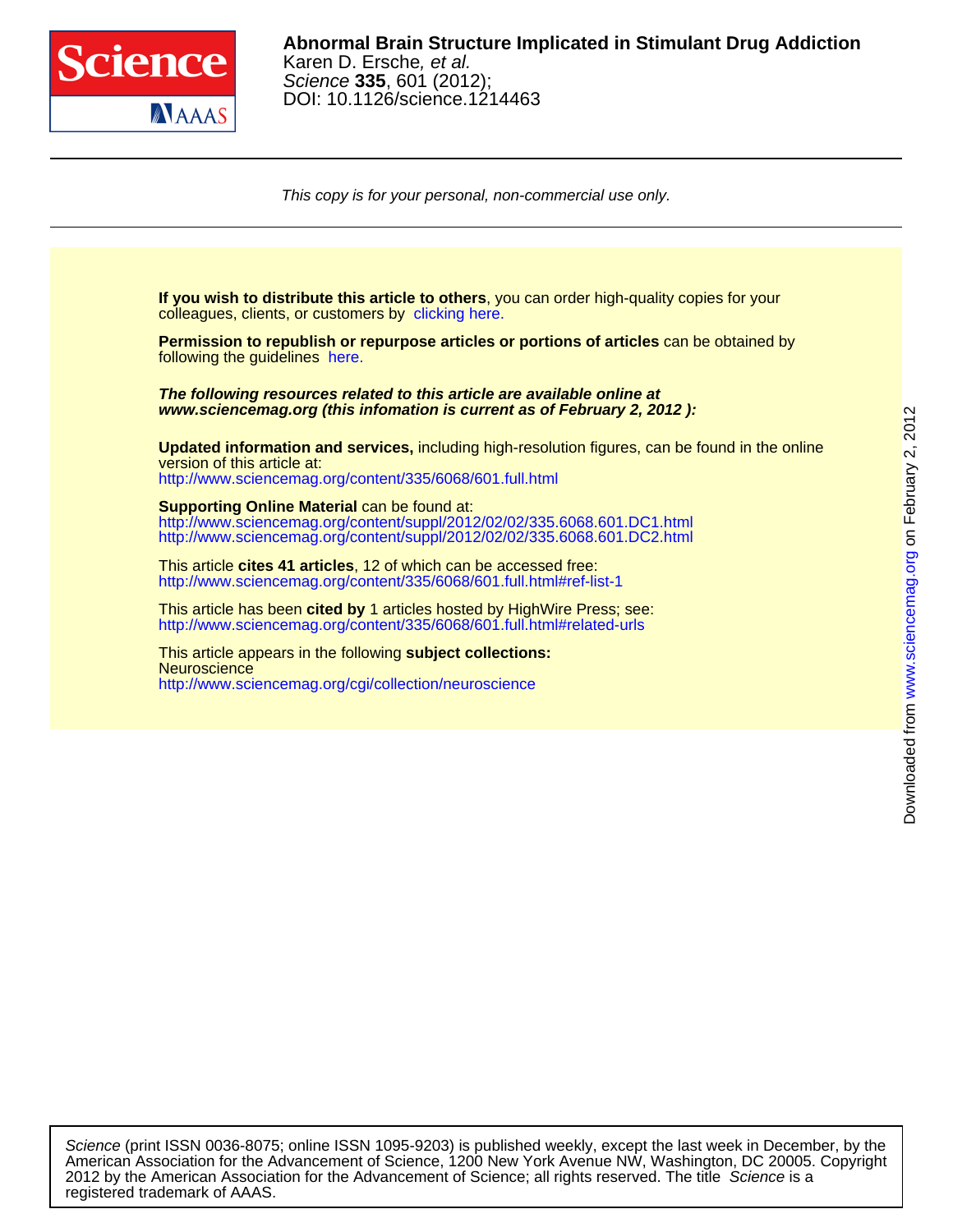on February 2, 2012

[www.sciencemag.org](http://www.sciencemag.org/)

Downloaded from www.sciencemag.org on February 2, 2012

Downloaded from

not TRIF, did not generate IRA B cells (Fig. 3, C and D), indicating a specific MyD88-dependent pathway. The process could depend on direct B1a binding to LPS via TLR4, or on indirect, extrinsic factors such as TLR4-expressing macrophages. To discriminate between these two possibilities, we adoptively transferred B1a B cells from WT mice into  $T\frac{dr}{r^2}$  mice (Fig. 3E). B1a WT B cells, but not endogenous  $Tlr4^{-/-}$  B cells, differentiated to IRA B cells, indicating that direct TLR4 signaling on B1a B cells is sufficient to generate IRA B cells.

To test whether IRA B cells are restricted to TLR4-mediated recognition, we injected TLR ligands Pam3CSK4 (ligand for TLR1/2), Poly(I:C) (TLR3), FLA-ST (TLR5), FSL-1 (TLR2/6), R848 (TLR7/8), and CpG ODN1668 (TLR9). The ligands Pam3CSK4, FSL-1, and R848 yielded IRA B cells (fig. S10A), a finding that we confirmed in vitro (fig. S10B). We also wondered whether GM-CSF can play an autocrine role for B1a–IRA B cell conversion (23). B1a cells expressed Csf2R $\beta$ (CD131) (fig. S11A) and, when placed in culture with antibodies against CD131, failed to give rise to IRA B cells (fig. S11, B and C) but remained alive and gave rise to  $CD43^+$  CD138<sup>+</sup> cells. Thus, IRA B cells develop via MyD88-dependent pathways and use GM-CSF as an autocrine factor.

The spleen's open circulation (24) allows blood leukocytes to enter and exit easily. To reside in the spleen, leukocytes resort to adhesive ligands; MZ B cells, for example, rely on VLA-4 and LFA-1 (25). We wondered whether splenic IRA B cells, which express VLA-4 and LFA-1 at high levels, might behave similarly. Injection of neutralizing antibodies to VLA-4 and LFA-1 diminished IRA B cell numbers and revealed that the two integrins are responsible for retention (Fig. 3F).

Are IRA B cells functionally important? To answer this, we focused on the cecal ligation and puncture (CLP) sepsis model (26). We generated mixed chimeras by reconstituting lethally irradiated mice with  $\mu$ MT- and GM-CSF–deficient  $(Csf2^{-/-})$  bone marrow cells. In these mice (called  $GM/\mu MT$  chimeras), the  $\mu MT$  marrow contributed all leukocytes except B cells, whereas the  $Csf2^{-/-}$  marrow contributed only  $Csf2^{-/-}$  cells. Consequently, the only population completely lacking the capacity to produce GM-CSF in the reconstituted mice were B cells. We tested the quality of the chimeras and their controls by PCR (fig. S11, A and B) and by flow cytometry (fig. S11, C and D).

In response to severe CLP, 40% of control mice survived and recovered, but every  $GM/\mu MT$ chimera died within 2 days (Fig. 4, A and B). To characterize this phenotype further, we profiled GM/uMT chimeras and controls for several sepsis-relevant indices 20 hours after CLP, before any mortalities. Compared with IRA B cell– containing controls (fig. S11E), the peritoneal cavities of  $GM/\mu MT$  chimeras had more leukocytes, mostly neutrophils (Fig. 4C), and experienced a severe IL-1 $\beta$ , IL-6, and TNF $\alpha$  cytokine

storm in the serum (Fig. 4D) and peritoneum (Fig. 4E). This inflammatory signature typically associates with a defect in bacterial clearance. Indeed, neutrophils from the  $GM/\mu MT$  chimeras phagocytosed bacteria poorly (Fig. 4F). Moreover, the GM/ $\mu$ MT chimeras had a modest reduction of serum IgM, but not IgG (Fig. 4G), and developed severe liver and lung pathologies (Fig. 4H). Finally, bacterial titer measurements revealed that  $GM/\mu MT$  chimeras were more infected than controls (Fig. 4, I and J). Although it is possible that other bone marrow cells contribute GM-CSF for the protection against sepsis in this setting, the most likely explanation is that IRA B cells protect against septic shock by controlling the organism's ability to clear bacteria.

GM-CSF is a pleiotropic cytokine that influences the production, maturation, function, and survival of its target cells. GM-CSF's role in sepsis has remained elusive because its indiscriminate ablation is protective (27), but its supplementation can be beneficial (28). The in vivo identification of GM-CSF–producing B cells illustrates a previously unrecognized locational specificity that dictates the cytokine's function. IRA B cells differ from other subsets because their pathogen recognition pathways and tissue distribution license GM-CSF expression. The function is important in sepsis and gives rise to questions as to how IRA B cells participate in other infectious and inflammatory diseases.

### References and Notes

- 1. J. Cohen, Nature 420, 885 (2002).
- 2. G. S. Martin, D. M. Mannino, S. Eaton, M. Moss, N. Engl. J. Med. 348, 1546 (2003).
- 3. R. S. Hotchkiss, S. Opal, N. Engl. J. Med. 363, 87 (2010).
- 4. J. A. Hamilton, Nat. Rev. Immunol. 8, 533 (2008).
- 5. Materials and methods are available as supporting material on Science Online.
- 6. I. Sonderegger et al., J. Exp. Med. 205, 2281 (2008).
- 7. D. Rittirsch, M. S. Huber-Lang, M. A. Flierl, P. A. Ward,
- Nat. Protoc. 4, 31 (2009). 8. D. O. Griffin, T. L. Rothstein, J. Exp. Med. 208, 2591 (2011).
- 9. D. Metcalf, N. A. Nicola, S. Mifsud, L. Di Rago, Blood 93, 1579 (1999).
- 10. T. W. LeBien, T. F. Tedder, Blood 112, 1570 (2008) 11. D. Allman, S. Pillai, Curr. Opin. Immunol. 20, 149
- (2008).
- 12. F. Martin, J. F. Kearney, Nat. Rev. Immunol. 2, 323 (2002).
- 13. S. Pillai, A. Cariappa, Nat. Rev. Immunol. 9, 767 (2009). 14. Z. Hao, K. Rajewsky, J. Exp. Med. 194, 1151 (2001).
- 15. D. Allman et al., J. Immunol. 167, 6834 (2001).
- 16. E. Montecino-Rodriguez, K. Dorshkind, Trends Immunol. 27, 428 (2006).
- 17. K. Yanaba et al., Immunity 28, 639 (2008).
- 18. S. A. Ha et al., J. Exp. Med. 203, 2541 (2006).
- 19. T. Kawahara, H. Ohdan, G. Zhao, Y. G. Yang, M. Sykes,
- J. Immunol. 171, 5406 (2003). 20. D. Kitamura, J. Roes, R. Kühn, K. Rajewsky, Nature 350,
- 423 (1991). 21. R. C. Rickert, K. Rajewsky, J. Roes, Nature 376, 352 (1995).
- 22. B. Schiemann et al., Science 293, 2111 (2001).
- 23. R. I. Harris et al., *I. Immunol.* **164**, 3887 (2000).
- 24. R. E. Mebius, G. Kraal, Nat. Rev. Immunol. 5, 606 (2005).
- 25. T. T. Lu, J. G. Cyster, Science 297, 409 (2002).
- 26. K. Doi, A. Leelahavanichkul, P. S. Yuen, R. A. Star, J. Clin. Invest. 119, 2868 (2009).
- 27. S. Basu et al., J. Immunol. 159, 1412 (1997).
- 28. R. Gennari, J. W. Alexander, L. Gianotti, T. Eaves-Pyles,
	- S. Hartmann, Ann. Surg. 220, 68 (1994).

Acknowledgments: This work was supported in part by NIH grants 1R01HL095612 (to F.K.S.), as well as U01 HL080731, P50 CA86355, R24 CA69246, and P01-A154904 (to R.W.). P.J.R. was supported by the Boehringer Ingelheim Fonds; C.S.R. was supported by an American Heart Association postdoctoral fellowship and the MGH Executive Committee on Research (ECOR) Postdoctoral Award; G.F.W. and I.H. were supported by the German Research Foundation; and I.T. was supported by the Max Kade Foundation. We thank K. Rajewsky, D. Scadden, A. Luster, and K. Otipoby (Harvard Medical School) for helpful discussions and critical reading of the manuscript and M. Greene for secretarial assistance. The data reported in this paper are tabulated in the main paper and in the supporting online material. MIAME (minimum information about a microarray experiment)–compliant expression data have been deposited under the accession no. GSE32372.

### Supporting Online Material

www.sciencemag.org/cgi/content/full/science.1215173/DC1 Materials and Methods Figs. S1 to S12 Table S1 References (29–36)

11 October 2011; accepted 22 December 2011 Published online 12 January 2012; 10.1126/science.1215173

# Abnormal Brain Structure Implicated in Stimulant Drug Addiction

Karen D. Ersche,<sup>1</sup>\* P. Simon Jones,<sup>1</sup> Guy B. Williams,<sup>1,2</sup> Abigail J Turton,<sup>1</sup> Trevor W. Robbins,<sup>1</sup> Edward T. Bullmore<sup>1,3,4</sup>

Addiction to drugs is a major contemporary public health issue, characterized by maladaptive behavior to obtain and consume an increasing amount of drugs at the expense of the individual*'*s health and social and personal life. We discovered abnormalities in fronto-striatal brain systems implicated in self-control in both stimulant-dependent individuals and their biological siblings who have no history of chronic drug abuse; these findings support the idea of an underlying neurocognitive endophenotype for stimulant drug addiction.

The dependence is increasingly recognized as a "relapsing brain disorder" (1) and, in support of this view, marked strucnized as a "relapsing brain disorder" (1) and, in support of this view, marked struc-

tural changes in striatal and prefrontal brain regions have been reported in people dependent on stimulant drugs (2). These reports, however, raise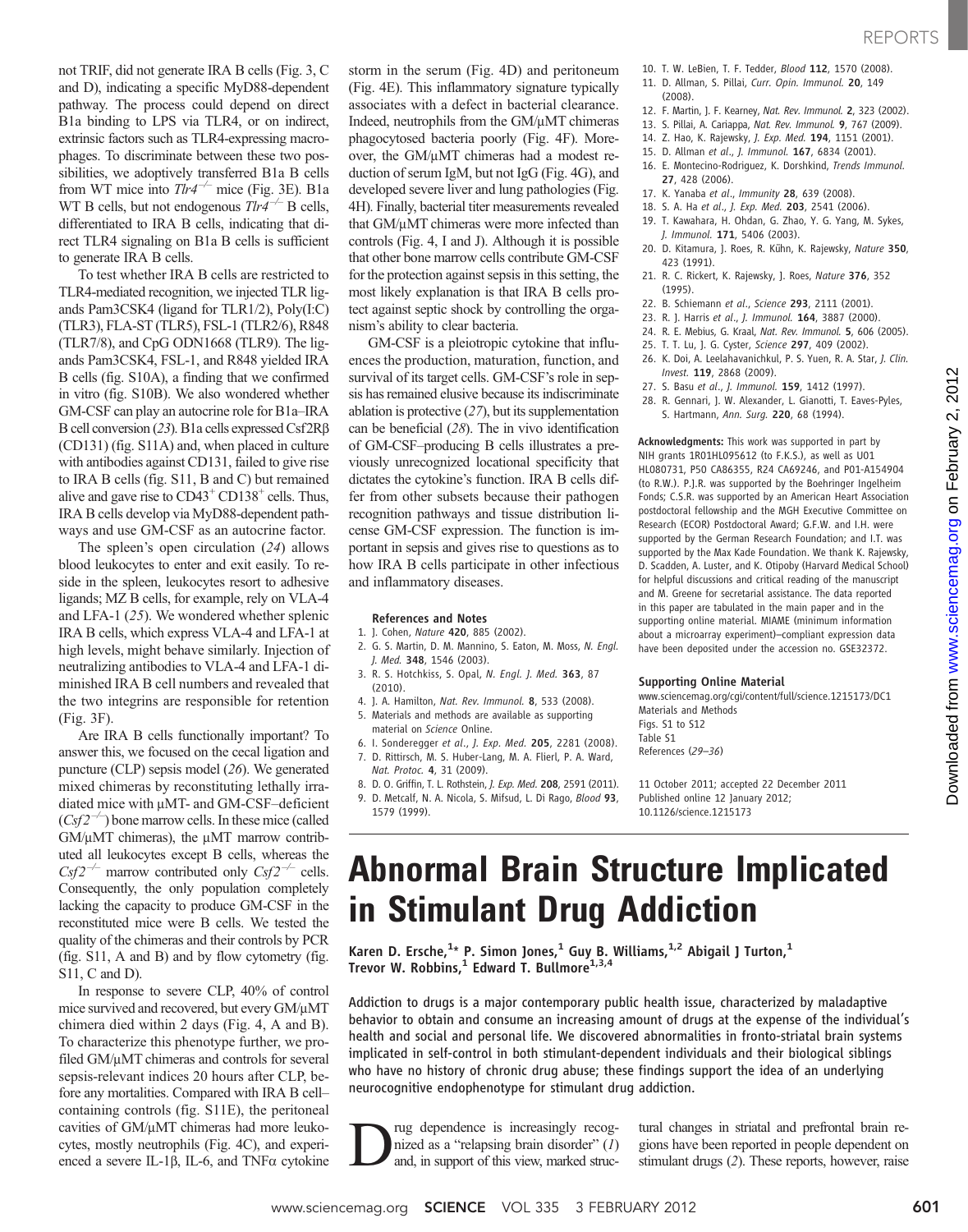the question of whether these brain abnormalities may have predated drug-taking, rendering individuals vulnerable for the development of dependence.

Individuals at risk for drug dependence typically have deficits in self-control  $(3, 4)$ , which may reflect a diminished ability to recruit prefrontal networks for regulating behavior (5). Stimulant drugs are highly reinforcing, because they directly affect brain systems implicated in motivated behavior, such as the basal ganglia and the limbic system  $(6)$ , and they modulate control systems in the prefrontal cortex (7). Malfunction of these circuitries may increase the susceptibility for stimulant-induced neuroadaptive changes and facilitate the development of drug dependence.

As brain structure is, to a large extent, inherited (8) and drug dependence runs in families (9), a genetic or epigenetic influence on addictive behaviors seems plausible. Yet, we know very little about the mechanisms through which risks for drug dependence might be inherited. Endophenotypes are quantitative traits, mediating between the predisposing genes (genotypes) and the clinical symptoms (phenotypes) in complex disorders (10). As heritable traits, endophenotypes can be measured objectively in both patients and their unaffected first-degree relatives. We compared brain structure and the ability to regulate behavior in 50 biological sibling pairs; within each pair, one sibling satisfied the Diagnostic and Statistical Manual of Mental Disorders (DSM-IV) criteria for dependence on stimulant drugs and the other had no history of chronic drug or alcohol abuse (11). The sib-pairs were also compared with 50 unrelated healthy volunteers matched for age and intelligence quotient (table S1). Tobacco was smoked by members of all groups, but smoking

\*To whom correspondence should be addressed. E-mail: ke220@cam.ac.uk

Fig. 1. Deficits of motor inhibitory control and white matter organization in stimulant-dependent individuals and their nondependent siblings. (A) SSRT differed significantly between the three groups ( $F_{2,141}$  = 9.9, P < 0.001). SSRT was significantly prolonged in both the stimulant-dependent individuals and their siblings compared with unrelated healthy volunteers (Bonferroni correction,  $P \leq 0.005$ , for both comparisons). (B) The skeleton of group differences in

mean FA is colored in blue ( $F_{2,141} = 26.3$ ,  $P < 0.001$ ); on the basis of previous studies, regions of interest were selected within the blue skeleton, which included the IFG and the presupplementary motor area (colored in orange). (C) Scatterplot

SSRT (ms)

SSRT (ms)

rates were significantly higher in the sib-pairs than in the unrelated volunteers (table S1), which is not surprising for individuals with a greaterthan-normal genetic risk of drug dependence.

We used the stop-signal task  $(12)$ , one of the most widely used measures of inhibitory control, which requires individuals to rapidly suppress an ongoing, well-established response whenever an auditory signal is suddenly presented. The stopsignal reaction time (SSRT) estimates the time that an individual needs to withhold an ongoing response and can predict the onset of substance abuse in vulnerable individuals (4). The neural circuitry underlying stop-signal task performance has been well-characterized and there is ample evidence for the association of SSRT with both the functional and structural integrity of brain systems known to be compromised in stimulant drug dependence (13, 14). We observed marked impairments in the regulation of behavior in both drug-dependent individuals and their biological siblings who have no history of chronic drug abuse (Fig. 1A). Indeed, the deficits in SSRT were as pronounced in the nondependent siblings as in the stimulant-dependent patients. Moreover, the variance in SSRT within sib-pairs was significantly smaller than in unrelated sib-pairs (permutation test,  $P = 0.033$ ), which suggests that poor inhibitory control is a familial trait in vulnerable individuals and not a result of long-term drug abuse.

To investigate the relation between inhibitory control and brain structure, we calculated from each individual's diffusion tensor images the fractional anisotropy (FA) values that serve as a general index of the integrity of white matter fiber tracts  $(15)$  and analyzed them using tractbased spatial statistics (TBSS) implemented in FSL software (11). We compared the mean FA values between the groups within a tract-based skeleton  $(16)$  and found evidence for a significant reduction of FA in the sib-pairs compared with healthy unrelated volunteers (indicated in blue in Fig. 1B). Again, the variance of FA within biological sib-pairs was significantly smaller compared with the variance within unrelated sibpairs (permutation test,  $P = 0.004$ ), which suggested that the observed white matter abnormalities were shared among members of the same family and may have predisposed them to drug-taking. In the stimulant-dependent individuals, reduced FA was associated with the duration of stimulant abuse (fig. S2A), which suggests that white matter changes can also result from drug-taking (although these effects of drug exposure were less anatomically extensive than the effects of familial risk for dependence).

Previous research shows that stop-signal task performance is subserved by a neural network, including the inferior frontal gyrus (IFG), the basal ganglia (caudate-putamen), and the presupplementary motor area (pre-SMA) (17, 18). On the basis of previous studies, we created a region of interest using Hammer's probabilistic atlas (19), as indicated in orange in Fig. 1B. Within this region of interest, we regressed each participant's SSRT score on their white matter FA. Reduced FA in fiber tracts adjacent to the right IFG was significantly associated with poorer inhibitory control and accounted for  $\sim 6\%$  of the variance in SSRT (Fig. 1C). The variability of the abnormality in the right prefrontal white matter was significantly similar within biological siblings compared with unrelated sib-pairs (permutation test,  $P = 0.004$ ). Together, these results support the idea that self-control deficits are subserved by white matter disorganization in the right prefrontal lobe; this finding provides an objective vulnerability marker for an increased, possibly inherited, risk for developing stimulant drug dependence.

We also compared the gray matter volume maps of healthy volunteers with those of the drug-dependent individuals (Fig. 2A) and of the non–drug abusing siblings (Fig. 2B) using voxelbased morphometry analysis implemented in FSL software (11). The brains of the sib-pairs showed distinct abnormalities relative to the healthy control volunteers. Specifically, key structures previously implicated in addiction, such as the medial temporal lobe  $(20)$  and the basal ganglia  $(21, 22)$ , were significantly enlarged in the sib-pairs. We also identified a significant reduction of gray matter volume in the posterior postcentral gyrus and adjacent areas, such as the superior temporal gyrus and the posterior insula, in both drugdependent individuals and their siblings compared with healthy volunteers (Fig. 2C). The



showing that participants with greater mean FA in the right IFG had better inhibitory performance (shorter SSRT) on the stop-signal task (the correlation coefficient,  $r = 0.24$ ; the linear correlation constant,  $R^2 = 0.057$ ,  $P < 0.005$ ).

<sup>&</sup>lt;sup>1</sup>Behavioural and Clinical Neuroscience Institute and Department of Experimental Psychology and Department of Psychiatry, University of Cambridge, Cambridge, CB2 3EB and CB2 0SZ, UK. <sup>2</sup>Wolfson Brain Imaging Centre, Department of Clinical Neurosciences, University of Cambridge, Cambridge CB2 0QQ, UK. <sup>3</sup>Clinical Unit Cambridge, GlaxoSmithKline, Addenbrooke's Centre for Clinical Investigations, Cambridge CB2 2GG, UK. <sup>4</sup>Cambridgeshire and Peterborough Foundation, National Health Service Trust, Cambridge CB21 5EF, UK.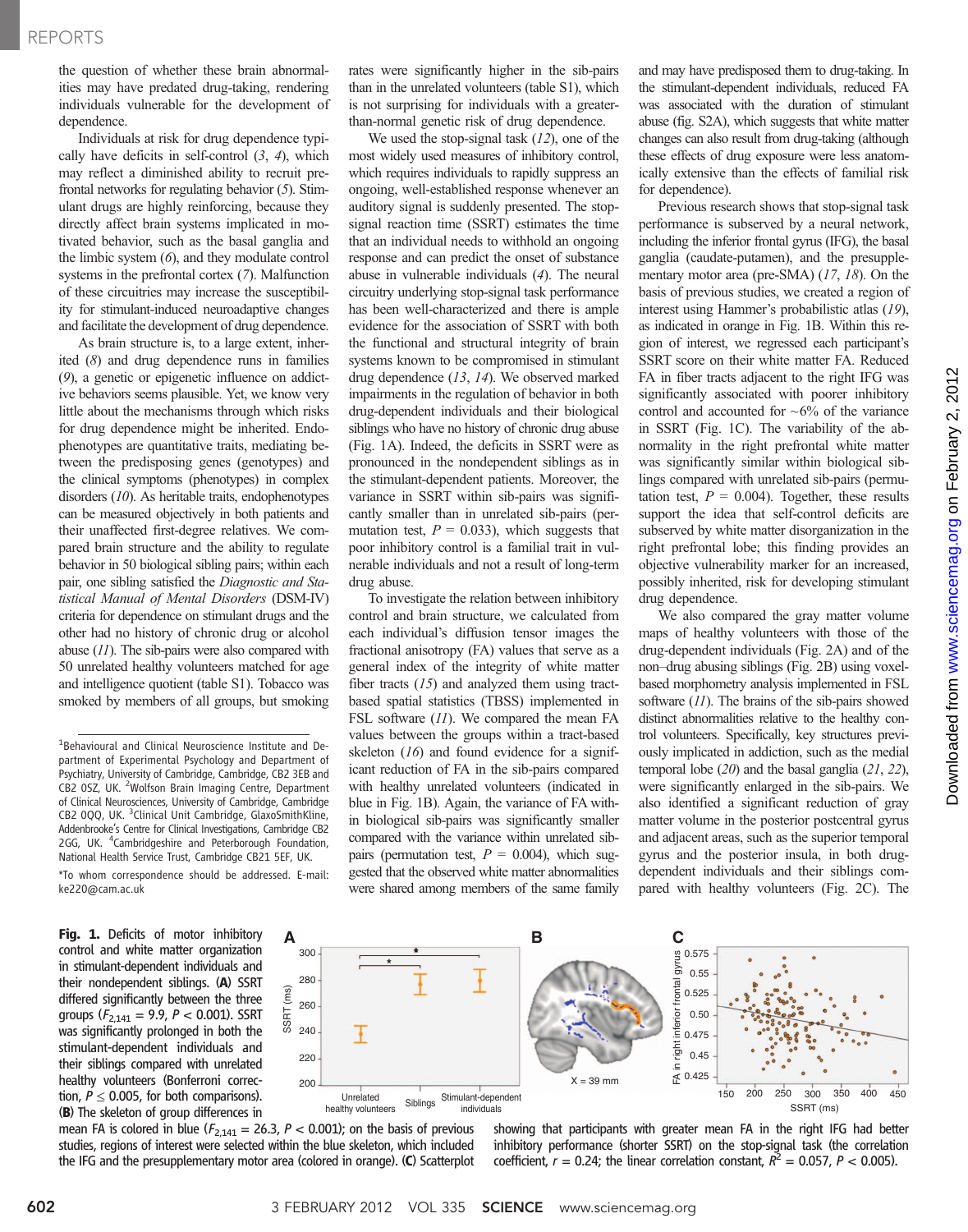within-pair variability of the gray matter volume increase in the putamen (permutation test,  $P =$ 0.013) and of the volume decrease in the posterior insula (permutation test,  $P = 0.012$ ) were both significantly smaller in biological siblings than in randomly paired siblings, which indicated that this abnormality is shared between members of the same family. By contrast, the enlargement of the amygdala in the sib-pairs did not survive the test of familiality (permutation test,  $P = 0.144$ ), which suggested that other, nonfamilial factors may account for this abnormality. Note that higher tobacco exposure in the nondependent siblings is unlikely to explain the

pattern of gray matter abnormalities identified as an endophenotype for stimulant dependence, as shown by similar results from a separate analysis restricted to nonsmokers (fig. S1). Moreover, gray matter regions associated with the duration of stimulant drug exposure differed clearly in location from the regions identified as markers of familial risk for stimulant drug dependence (fig. S2B)

The involvement of the putamen is consistent with its implication in fronto-striatal circuits for stop-signal performance and proposed antecedent problems in response control (23). However, the additional regions identified as showing changes in the sib-pairs may be related to other psychological processes underlying addiction. Thus, brain abnormalities observed in the sibpairs in neural systems underlying learning and memory [such as the medial temporal lobe (24)], and habit formation [such as the putamen (25)] are intriguing, given that some forms of drug addiction are thought to develop through maladaptive acquisition and control of habits (26). Enlargement of limbic and striatal structures has been reported previously in patients with obsessivecompulsive disorder (OCD) (27), and like addiction, OCD is characterized by dysfunctional habits and "out-of-control" behavior. Our findings may



Fig. 2. Similar abnormalities in gray matter brain volume were found in stimulant-dependent individuals (A) and in their nondependent siblings (B) when separately compared with healthy vol-

unteers. Brain areas of abnormally increased gray matter (relative to healthy volunteers) are colored in red, and brain areas of abnormally decreased gray matter are colored in blue. (C) Three clusters of shared abnormality were identified in both the stimulant-dependent individuals and their siblings when compared with unrelated healthy volunteers: left amygdala and left putamen were both significantly enlarged; whereas the left postcentral gyrus, superior temporal gyrus, and posterior insula were significantly reduced in gray matter volume. (Left side of the brain is shown on the left side of each slice; the numbers denote Z coordinates for each slice in standard stereotactic space.)

**L/R**

**C Brain abnormalities common to both stimulant-dependent individuals and their siblings**



**putamen postcentral gyrus, insula, superior temporal gyrus**